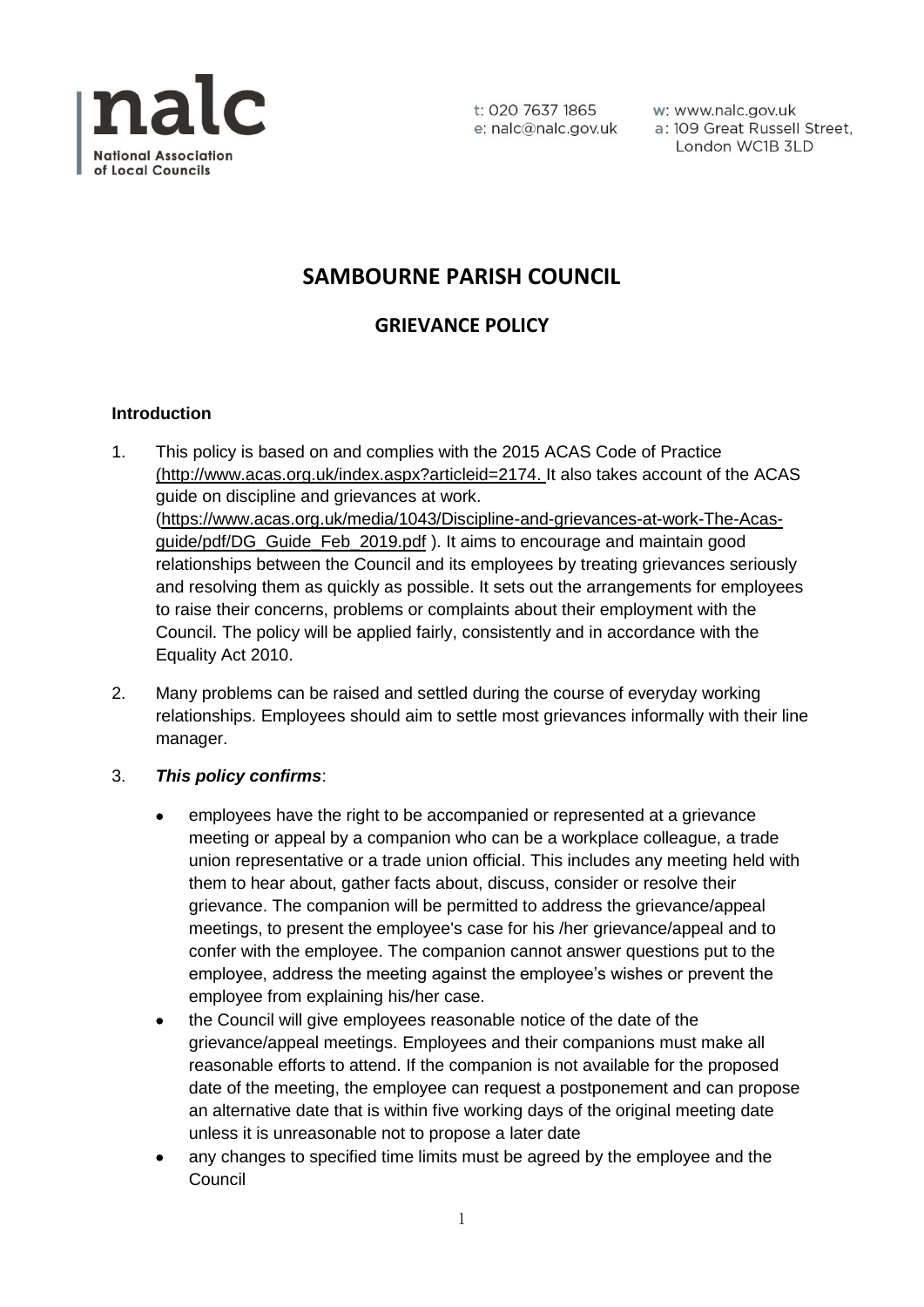

t: 020 7637 1865

w: www.nalc.gov.uk e: nalc@nalc.gov.uk a: 109 Great Russell Street, London WC1B 3LD

- an employee has the right to appeal against the decision about his/her grievance. The appeal decision is final
- information about an employee's grievance will be restricted to those involved in the grievance process. A record of the reason for the grievance, its outcome and action taken is confidential to the employee. The employee's grievance records will be held by the Council in accordance with the General Data Protection Regulation (GDPR)
- audio or video recordings of the proceedings at any stage of the grievance procedure are prohibited, unless agreed by all affected parties as a reasonable adjustment that takes account of an employee's medical condition
- if an employee who is already subject to a disciplinary process raises a grievance, the grievance will normally be heard after completion of the disciplinary procedure
- if a grievance is not upheld, no disciplinary action will be taken against an employee if he/she raised the grievance in good faith
- the Council may consider mediation at any stage of the grievance procedure where appropriate, (for example where there have been communication breakdowns or allegations of bullying or harassment). Mediation is a dispute resolution process which requires the consent of affected parties
- Employees can use all stages of the grievance procedure If the complaint is not a code of conduct complaint about a councillor. Employees can use the informal stage of the council's grievance procedure (paragraph 4) to deal with all grievance issues, including a complaint about a councillor Employees cannot use the formal stages of the council's grievance procedure for a code of conduct complaint about a councillor. If the complaint about the councillor is not resolved at the informal stage, the employee can contact the monitoring officer of Stratford District Council who will inform the employee whether or not the complaint can be dealt with under the code of conduct. If it does not concern the code of conduct, the employee can make a formal complaint under the council's grievance procedure (see paragraph 5)
- If the grievance is a code of conduct complaint against a councillor, the employee cannot proceed with it beyond the informal stage of the council's grievance procedure. However, whatever the complaint, the council has a duty of care to its employees. It must take all reasonable steps to ensure employees have a safe working environment, for example by undertaking risk assessments, by ensuring staff and councillors are properly trained and by protecting staff from bullying, harassment and all forms of discrimination
- If an employee considers that the grievance concerns his or her safety within the working environment, whether or not it also concerns a complaint against a councillor, the employee should raise these safety concerns with his or her line manager at the informal stage of the grievance procedure. The council will consider whether it should take further action in this matter in accordance with any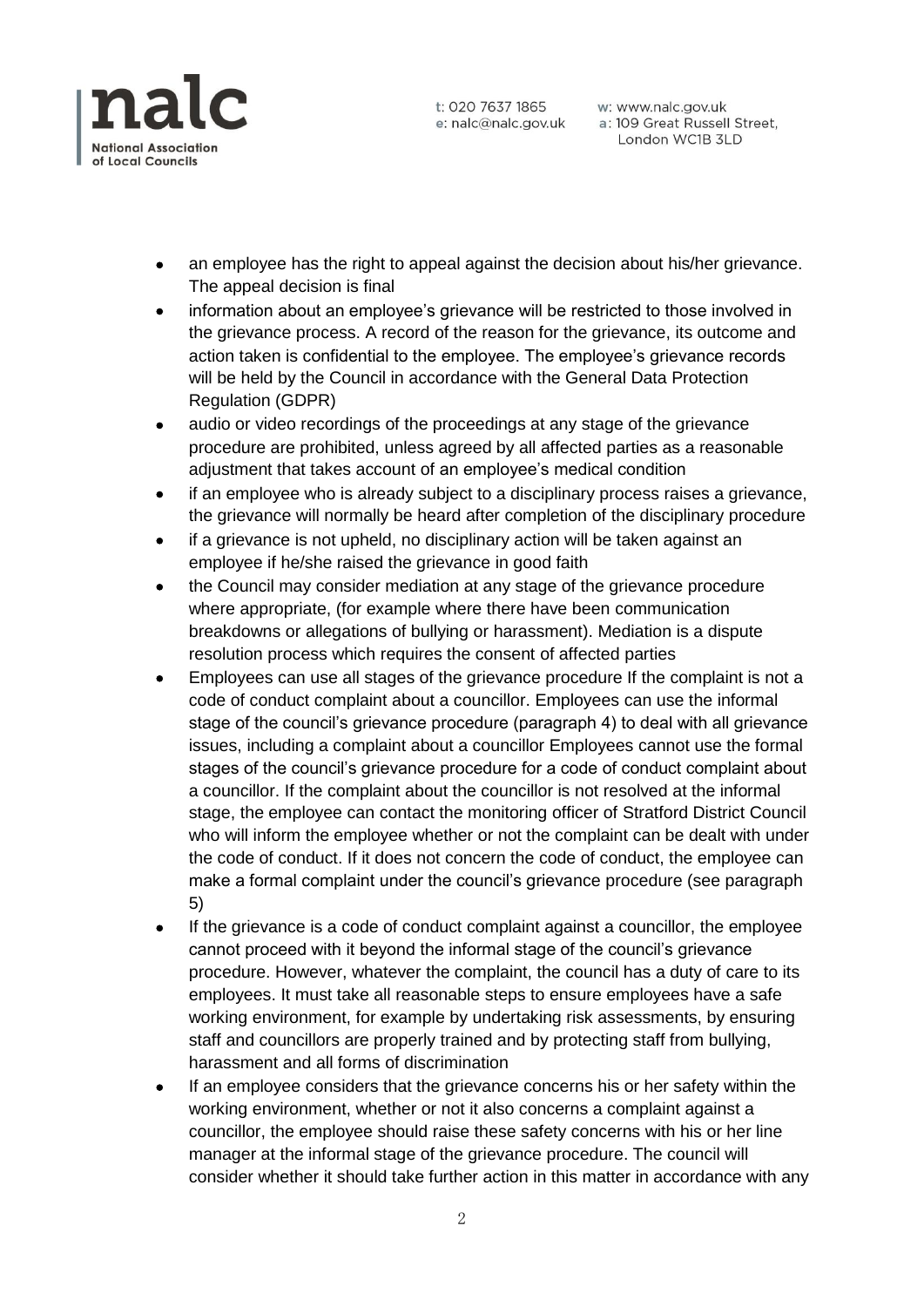

t: 020 7637 1865

w: www.nalc.gov.uk e: nalc@nalc.gov.uk a: 109 Great Russell Street, London WC1B 3LD

of its employment policies (for example its health and safety policy or its dignity at work policy) and in accordance with the code of conduct regime

## **Informal grievance procedure**

4. The Council and its employees benefit if grievances are resolved informally and as quickly as possible. As soon as a problem arises, the employee should raise it with his/her manager to see if an informal solution is possible. Both should try to resolve the matter at this stage. If the employee does not want to discuss the grievance with his/her manager (for example, because it concerns the manager), the employee should contact the Chairman of the staffing committee or, if appropriate, another member of the staffing committee. If the employee's complaint is about a councillor, it may be appropriate to involve that councillor at the informal stage. This will require both the employee's and the councillor's consent.

#### **Formal grievance procedure**

- 5. If it is not possible to resolve the grievance informally and the employee's complaint is not one that should be dealt with as a code of conduct complaint (see above), the employee may submit a formal grievance. It should be submitted in writing to the Chairman of the staffing committee.
- 6. The staffing committee will appoint a sub-committee of three members to hear the grievance. The sub-committee will appoint a Chairman from one of its members. No councillor with direct involvement in the matter shall be appointed to the subcommittee.

#### **Investigation**

- 7. If the sub-committee decides that it is appropriate, (e.g. if the grievance is complex), it may appoint an investigator to carry out an investigation before the grievance meeting to establish the facts of the case. The investigation may include interviews (e.g. the employee submitting the grievance, other employees, councillors or members of the public).
- 8. The investigator will summarise their findings (usually within an investigation report) and present their findings to the sub-committee.

## **Notification**

- 9. Within 10 working days of the Council receiving the employee's grievance (this may be longer if there is an investigation), the employee will normally be asked, in writing, to attend a grievance meeting. The written notification will include the following:
	- the names of its Chairman and other members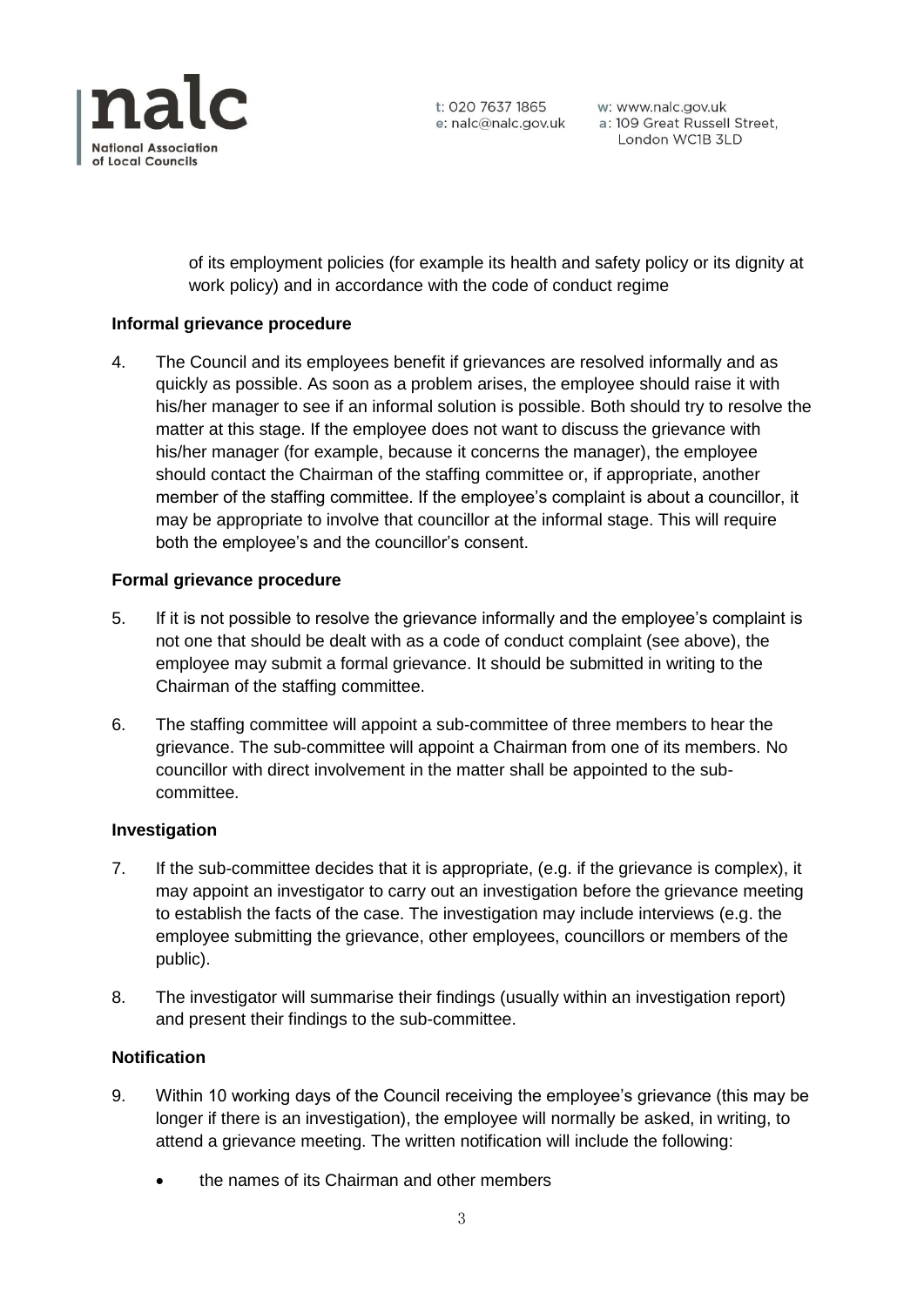

w: www.nalc.gov.uk e: nalc@nalc.gov.uk a: 109 Great Russell Street, London WC1B 3LD

- the date, time and place for the meeting. The employee will be given reasonable notice of the meeting which will normally be within 25 working days of when the Council received the grievance
- the employee's right to be accompanied by a workplace colleague, a trade union representative or a trade union official
- a copy of the Council's grievance policy
- confirmation that, if necessary, witnesses may attend (or submit witness statements) on the employee's behalf and that the employee should provide the names of his/her witnesses as soon as possible before the meeting
- confirmation that the employee will provide the Council with any supporting evidence in advance of the meeting, usually with at least two days' notice
- findings of the investigation if there has been an investigation
- an invitation for the employee to request any adjustments to be made for the hearing (for example where a person has a health condition).

## **The grievance meeting**

10. At the grievance meeting:

- the Chairman will introduce the members of the sub-committee to the employee
- the employee (or companion) will set out the grievance and present the evidence
- the Chairman will ask the employee questions about the information presented and will want to understand what action does he/she wants the Council to take
- any member of the sub-committee and the employee (or the companion) may question any witness
- the employee (or companion) will have the opportunity to sum up the case
- a grievance meeting may be adjourned to allow matters that were raised during the meeting to be investigated by the sub-committee.
- 11. The Chairman will provide the employee with the sub-committee's decision, in writing, usually within five working days of the meeting. The letter will notify the employee of the action, if any, that the Council will take and of the employee's right to appeal.

#### **The appeal**

- 12. If an employee decides that his/her grievance has not been satisfactorily resolved by the sub-committee, he/she may submit a written appeal to the staffing committee. An appeal must be received by the Council within five working days of the employee receiving the sub-committee's decision and must specify the grounds of appeal.
- 13. Appeals may be raised on a number of grounds, e.g.:
	- a failure by the Council to follow its grievance policy